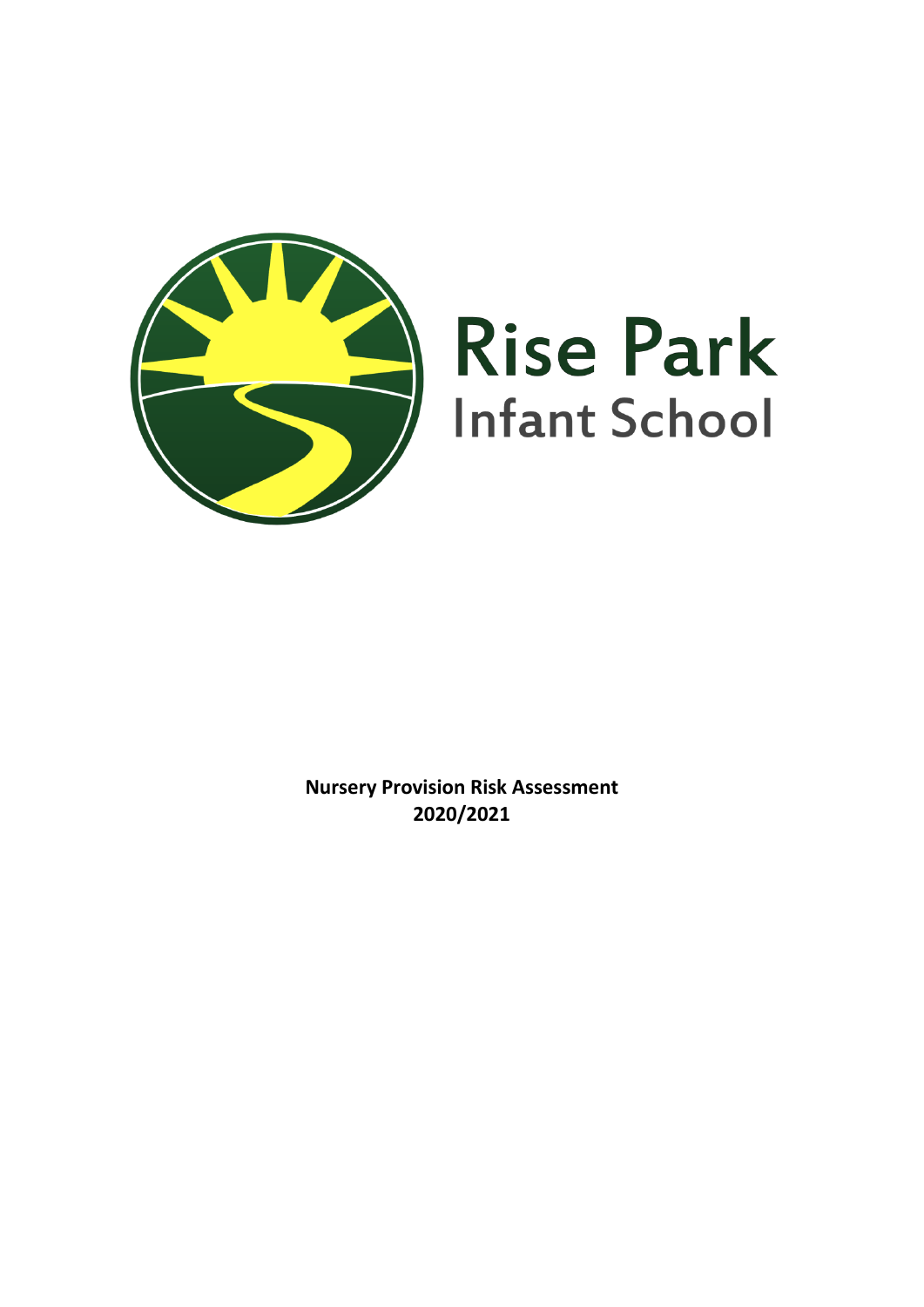### **Rise Park Infant School**

#### **Nursery Risk Assessment**

#### **General Risk Analysis**

- be aware of the temperature of tap water
- mop up spilt liquids promptly and dry with large paper towel/mop
- sweep up spilt sand promptly
- keep all routes and fire exits clear
- make sure that all cables do not trail on the floor
- check all play equipment regularly
- supervise children outside at all times
- make sure that the gates are bolted
- all washing up liquids and soaps to be kept in the cupboard in the closed off kitchen area
- scissors are kept in a scissor tray and all children are shown how to handle/transport them safely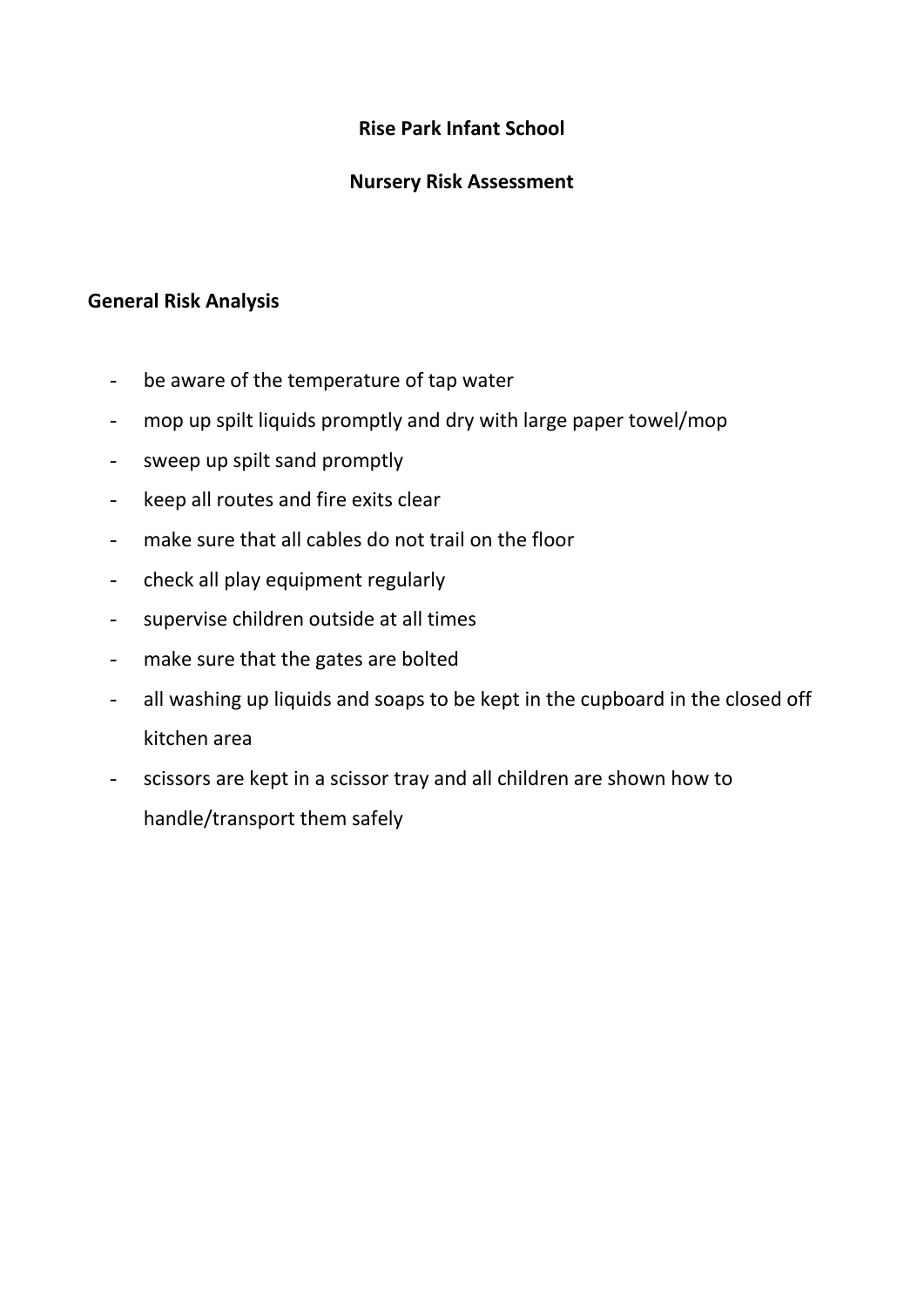| Is the outdoor environment safe and secure?                                  | $\sqrt{ }$ |
|------------------------------------------------------------------------------|------------|
| Is the learning environment an emotionally safe place for children<br>to be? | ν          |
|                                                                              |            |
| Is the outdoor environment accessed in all weathers?                         | $\sqrt{ }$ |
| Does the learning environment enable children to continue to                 |            |
| develop as independent learners?                                             |            |
| Are learning opportunities maximised by using the space and time             | $\sqrt{}$  |
| available to you creatively?                                                 |            |
| Can the children use the outdoor environment for all aspects of              | v          |
| their learning?                                                              |            |
| Is the outdoor environment easily accessible to the children?                | $\sqrt{ }$ |
| Is the outdoor environment always supervised?                                | V          |
| Is the learning environment is not too hot/ too cold/ too stuffy/            | V          |
| too dark?                                                                    |            |
| Do children have easy access to drinks of water?                             | $\sqrt{ }$ |
| Do children have access to healthy snacks outdoors as well as                | They go in |
| indoors?                                                                     | for snack. |
| Is there adequate space for the children to learn and play?                  | $\sqrt{ }$ |
| Do you offer a range of outdoor activities for each of the seven             |            |
| areas of learning?                                                           |            |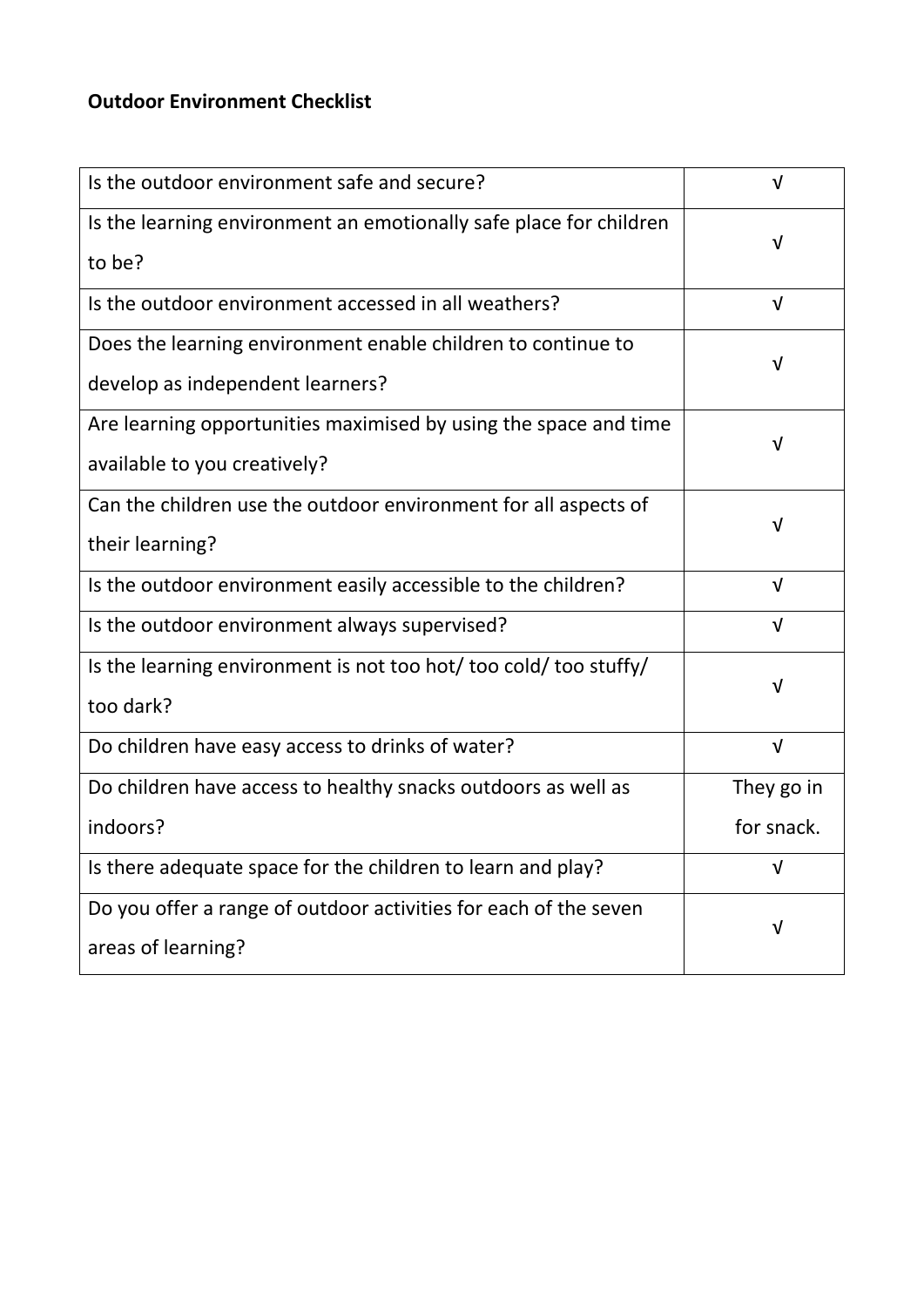## **Points to consider**

| <b>Potential Hazard</b>                          | <b>Control Measures</b>               |
|--------------------------------------------------|---------------------------------------|
| Visibility-                                      |                                       |
| How much of the outside area can be seen?        | The adults outside are positioned to  |
|                                                  | make sure that the children are       |
|                                                  | always in sight.                      |
| Are there any blind spots?                       | Yes-areas will be opened and closed   |
|                                                  | depending on adult supervision        |
| Is condensation an issue?                        | <b>No</b>                             |
| <b>Access Points/security</b>                    |                                       |
| How do the children access the outside           | Through their classroom door straight |
| environment?                                     | out into the outdoor classroom.       |
| How are the access points made secure?           | All doors are fire doors. There is a  |
|                                                  | door entry code for the main          |
|                                                  | entrance.                             |
| How often are fencing/gates checked by staff?    | Fire exits/gates are locked and       |
|                                                  | checked regularly by the site         |
|                                                  | manager.                              |
| Are the access points used by staff, children,   | All visitors use the main entrance to |
| parents or visitors to access other areas of the | the nursery.                          |
| site?                                            |                                       |
|                                                  |                                       |
|                                                  |                                       |
|                                                  |                                       |
|                                                  |                                       |
|                                                  |                                       |
|                                                  |                                       |
|                                                  |                                       |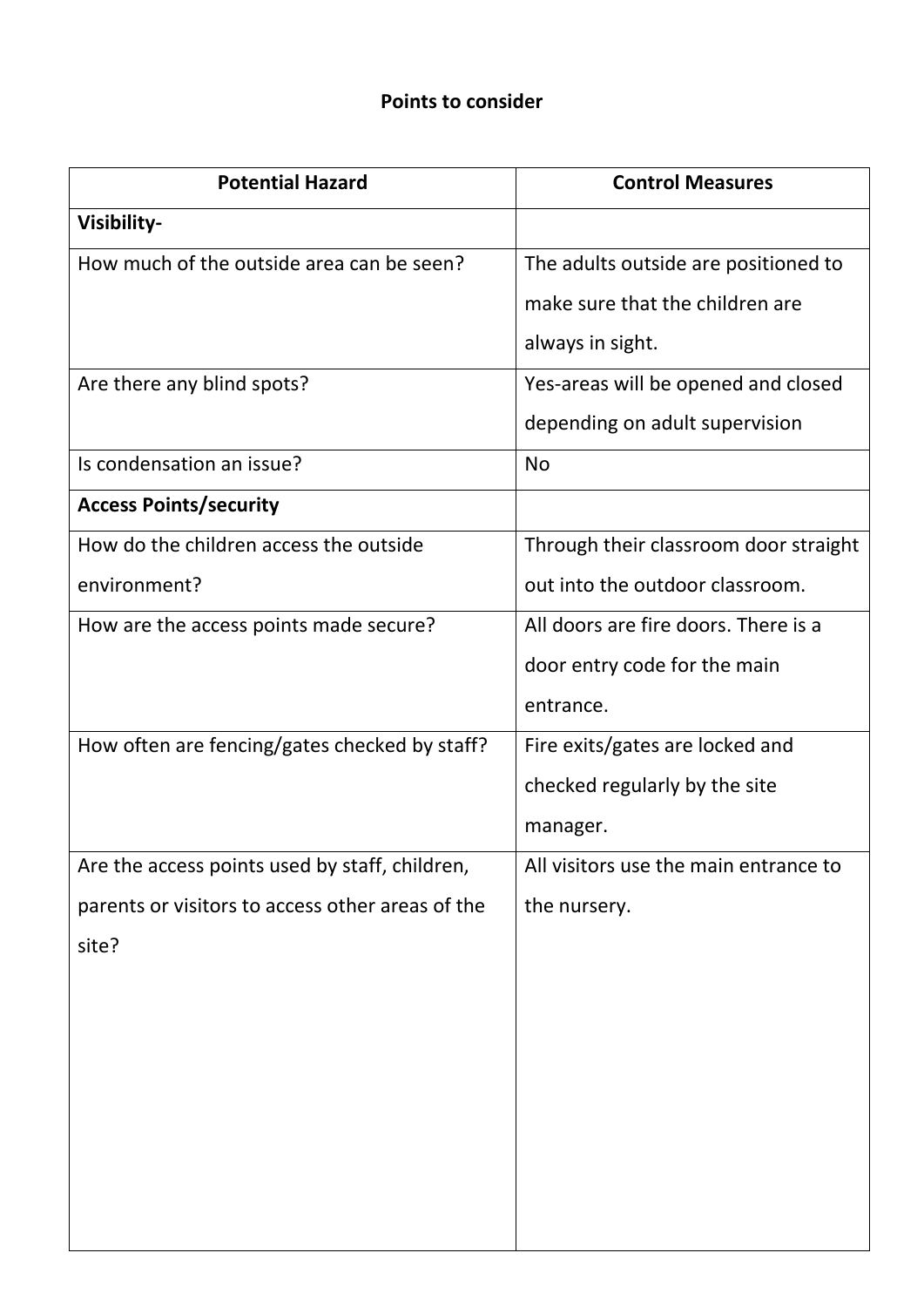| <b>Potential Hazards</b>                        |                                        |
|-------------------------------------------------|----------------------------------------|
|                                                 | <b>Control Measures</b>                |
| <b>Equipment</b>                                |                                        |
| Which equipment/resources will always require   | All outdoor activities have general    |
| adult supervision?                              | adult supervision to ensure that       |
|                                                 | everyone is safe and that children are |
|                                                 | playing/working appropriately.         |
| Which equipment/resources will require regular  | All items are checked regularly        |
| safety checks?                                  | including sand and water trays.        |
| How often and by whom will these checks be      | This will be via a staff daily rota.   |
| made?                                           |                                        |
| <b>Pupils</b>                                   |                                        |
| Are there any children who will need particular | No, not at the present time.           |
| support and supervision in the outside          |                                        |
| environment?                                    |                                        |
| How many children can have access to the        | All children have access.              |
| environment?                                    |                                        |
|                                                 |                                        |
|                                                 |                                        |
|                                                 |                                        |
|                                                 |                                        |
|                                                 |                                        |
|                                                 |                                        |
|                                                 |                                        |
|                                                 |                                        |
|                                                 |                                        |
|                                                 |                                        |
| <b>Other</b>                                    |                                        |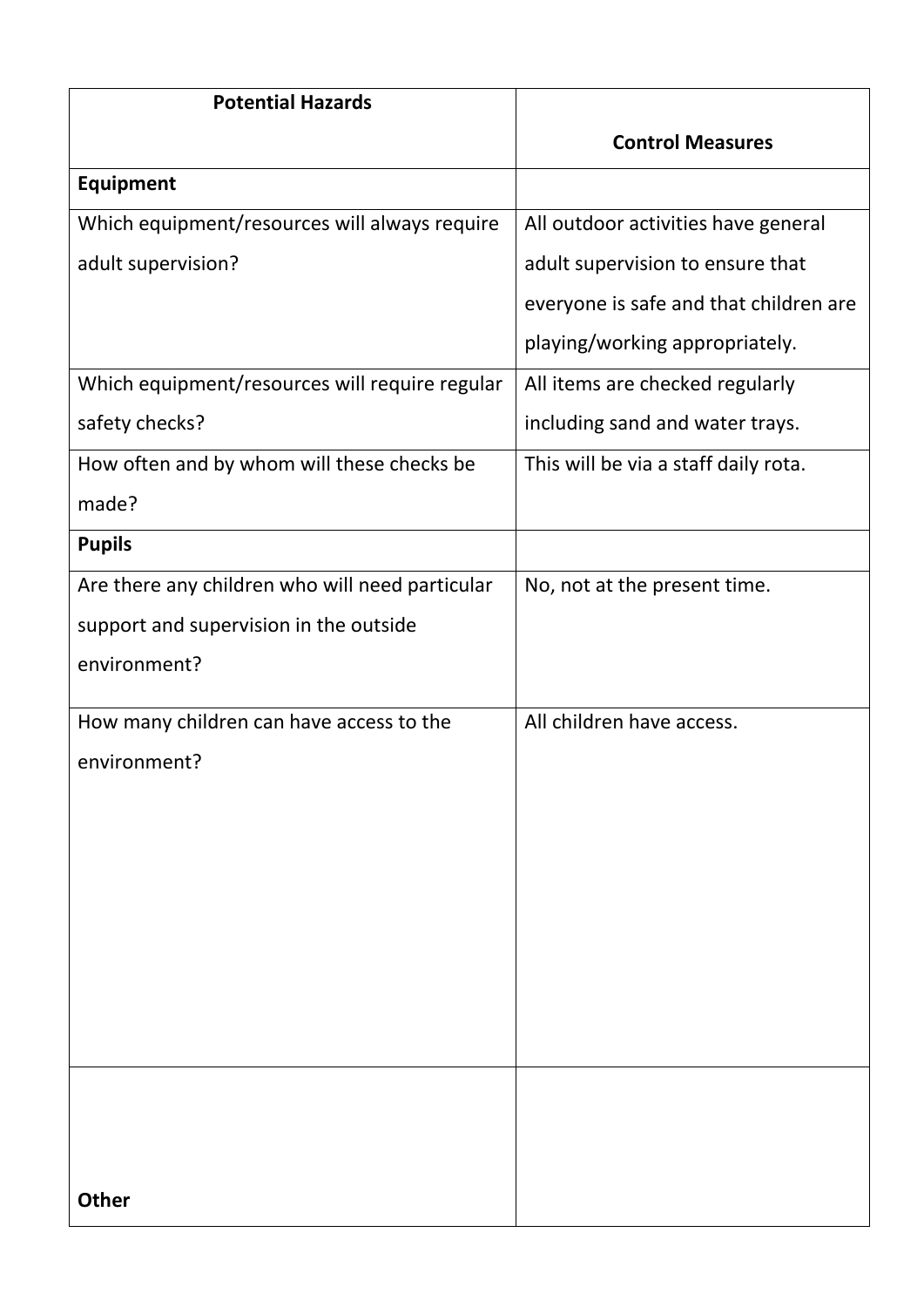| How will weather conditions affect surfaces,     | All items are stored in boxes and got    |
|--------------------------------------------------|------------------------------------------|
| equipment, activities and access?                | out each day. Surfaces that may be       |
|                                                  | affected e.g. the grass area- access is  |
|                                                  | only allowed if the surfaces are safe.   |
|                                                  | The site manager clears any potential    |
|                                                  | hazards such as wet leaves, ice etc      |
| First aid - are adults working in early years    | The Nursery Managers and nursery         |
| aware of the designated first aider in school?   | staff have a current paediatric first    |
|                                                  | aid certificates, which are displayed in |
|                                                  | the nursery.                             |
| Is the environment close to public access points | No. It is a fenced off secure area on    |
| or public footpaths?                             | the Junior site.                         |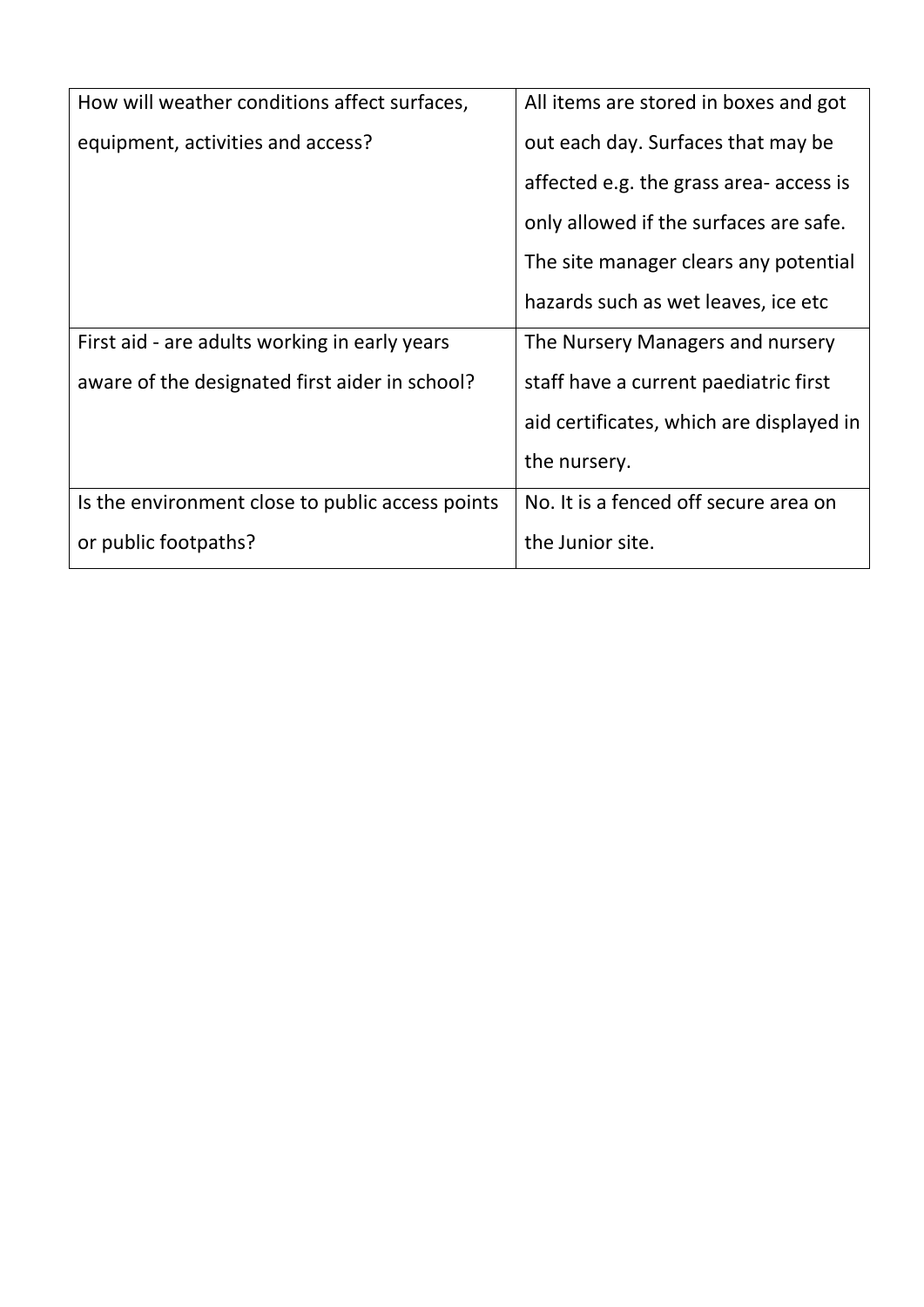| Who could be harmed        | Children and adults                                  |  |  |
|----------------------------|------------------------------------------------------|--|--|
| <b>Existing controls</b>   | Outdoor equipment is checked daily to ensure<br>ш    |  |  |
|                            | everything is safe and in working order              |  |  |
|                            | Staff made aware of any common possible hazards<br>ш |  |  |
|                            | e.g. by the site manager                             |  |  |
|                            | All gates to be closed at all times; the main gate   |  |  |
|                            | leading to the nursery will be locked at 8.30 and    |  |  |
|                            | opened at 11.30 (following the morning session).     |  |  |
|                            | The gate will then be reopened at 12.30 and          |  |  |
|                            | locked after the session has finished at 3.30        |  |  |
|                            | (second session).                                    |  |  |
| How serious is the risk of | Low/medium                                           |  |  |
| injury?                    |                                                      |  |  |
| What further action is     | Continual vigilance by all staff.                    |  |  |
| needed to control the      | Ongoing relevant training for all staff.             |  |  |
| risk?                      |                                                      |  |  |
| Who will be responsible    | Nursery Manager, reception staff, Business Manager   |  |  |
| for what action and        | (Health and safety) and Site Manager.                |  |  |
| when/how often will it     |                                                      |  |  |
| be taken?                  |                                                      |  |  |
| How checked and by         | All staff, at the beginning of each session.         |  |  |
| whom?                      | Site manager to undertake regular checks.            |  |  |

## **General Outdoor Area Risk Assessment**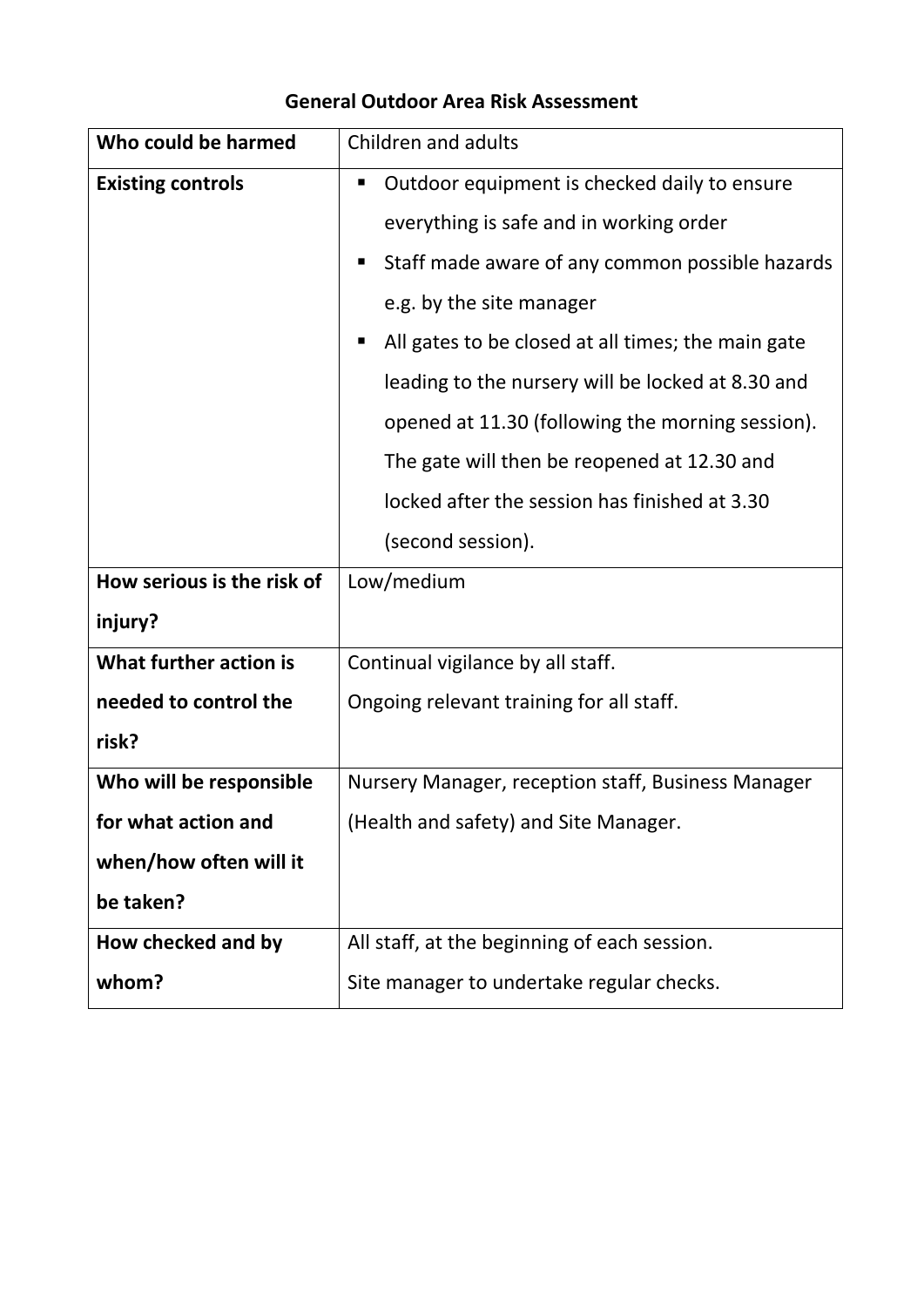|                | <b>SEVERITY</b>                       |                | <b>LIKELIHOOD</b>                |  |
|----------------|---------------------------------------|----------------|----------------------------------|--|
|                | Rating                                | Rating         |                                  |  |
| 5              | Death/ Permanent disability           | 5              | Will almost certainly<br>happen. |  |
| $\overline{4}$ | Serious injury/long term<br>sickness  | 4              | Highly likely to happen.         |  |
| 3              | Temporary disability 3-day<br>Absence | 3              | Possible.                        |  |
| $\overline{2}$ | Required medical attention.           | $\overline{2}$ | Might/less likely.               |  |
| $\mathbf{1}$   | Minor injury e.g. bruise,<br>graze    | $\overline{1}$ | Remote possibility               |  |

# **Individual activity risk assessments**

| <b>Severity x Likelihood = Risk Factor</b> |                                                   |  |  |
|--------------------------------------------|---------------------------------------------------|--|--|
| Factor                                     | <b>Risk Assessment</b>                            |  |  |
| $16 - 25$                                  | Unacceptable! Requires immediate attention.       |  |  |
| $10 - 15$                                  | A high priority for action.                       |  |  |
| $6 - 9$                                    | Medium risk $-$ do something as soon as possible. |  |  |
| $3 - 5$                                    | Low priority - examine practicality of change.    |  |  |
| $1 - 2$                                    | Low risk $-$ no further action required.          |  |  |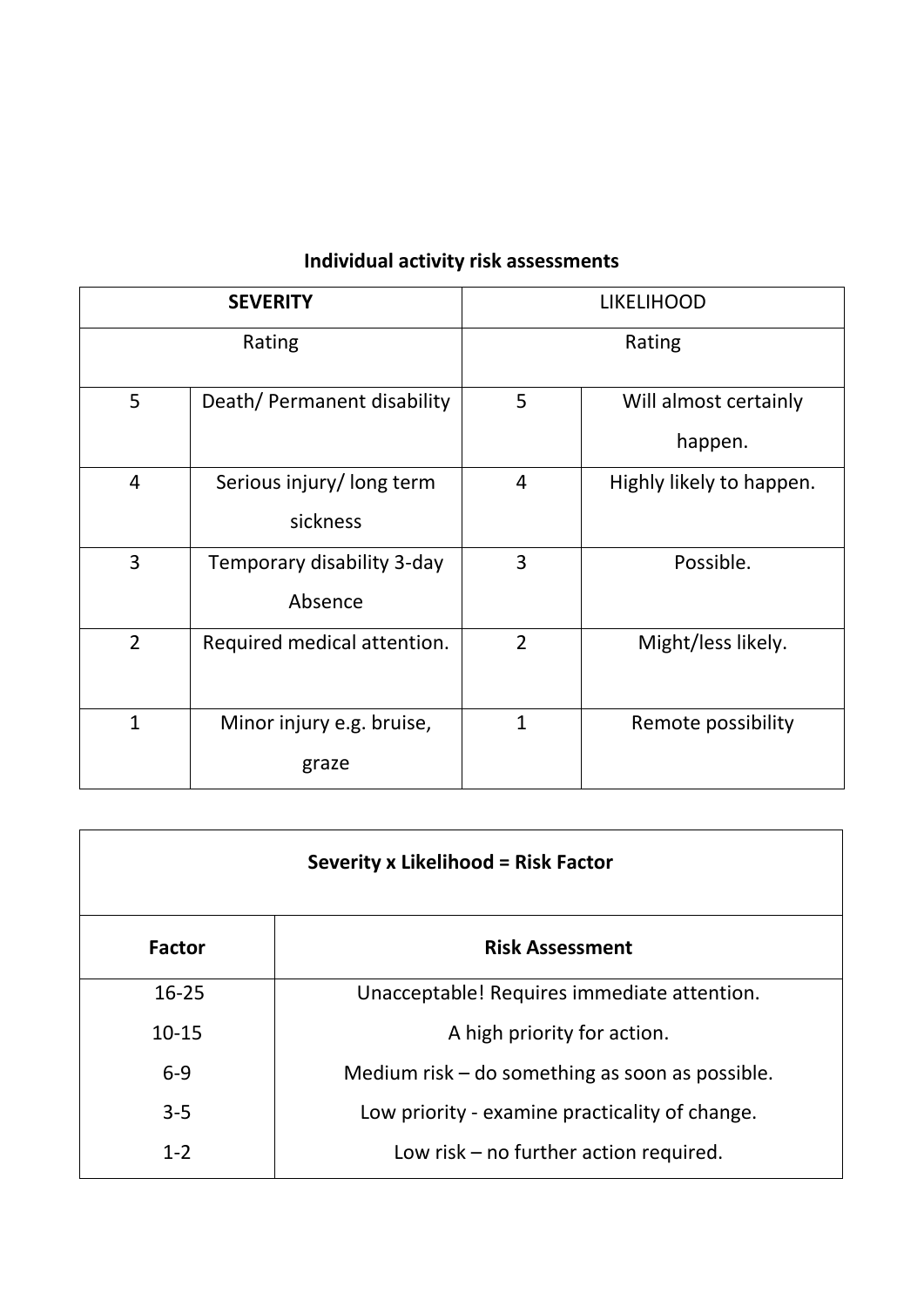# **Sand pit**

|       | <b>Possible</b>                                                                 |   | <b>Existing</b>                                                                                                        |                |                |                |            |
|-------|---------------------------------------------------------------------------------|---|------------------------------------------------------------------------------------------------------------------------|----------------|----------------|----------------|------------|
| risks |                                                                                 |   | <b>Controls</b>                                                                                                        | Severity       | likelihood     | Severity x     | likelihood |
| п     | Children<br>getting sand<br>flicked in<br>their eyes                            | П | Model good playing - adult to<br>keep a close eye on this area to<br>ensure children are playing<br>appropriately      | $\overline{2}$ | $\overline{2}$ | $\overline{4}$ |            |
|       | Any<br>litter/insects<br>etc getting<br>into the sand<br>and going<br>unnoticed | п | Make sure that the sand tray lid<br>is put on at the end of the day<br>to avoid anything getting in the<br>sand        | $\mathbf{1}$   | $\mathbf{1}$   | $\mathbf{1}$   |            |
|       | The sand pit<br>being left out<br>overnight.                                    |   | Staff to ensure that lid is<br>securely on and work together<br>when lifting the lid on/off to<br>prevent staff injury | 1              | $\mathbf{1}$   | $\mathbf{1}$   |            |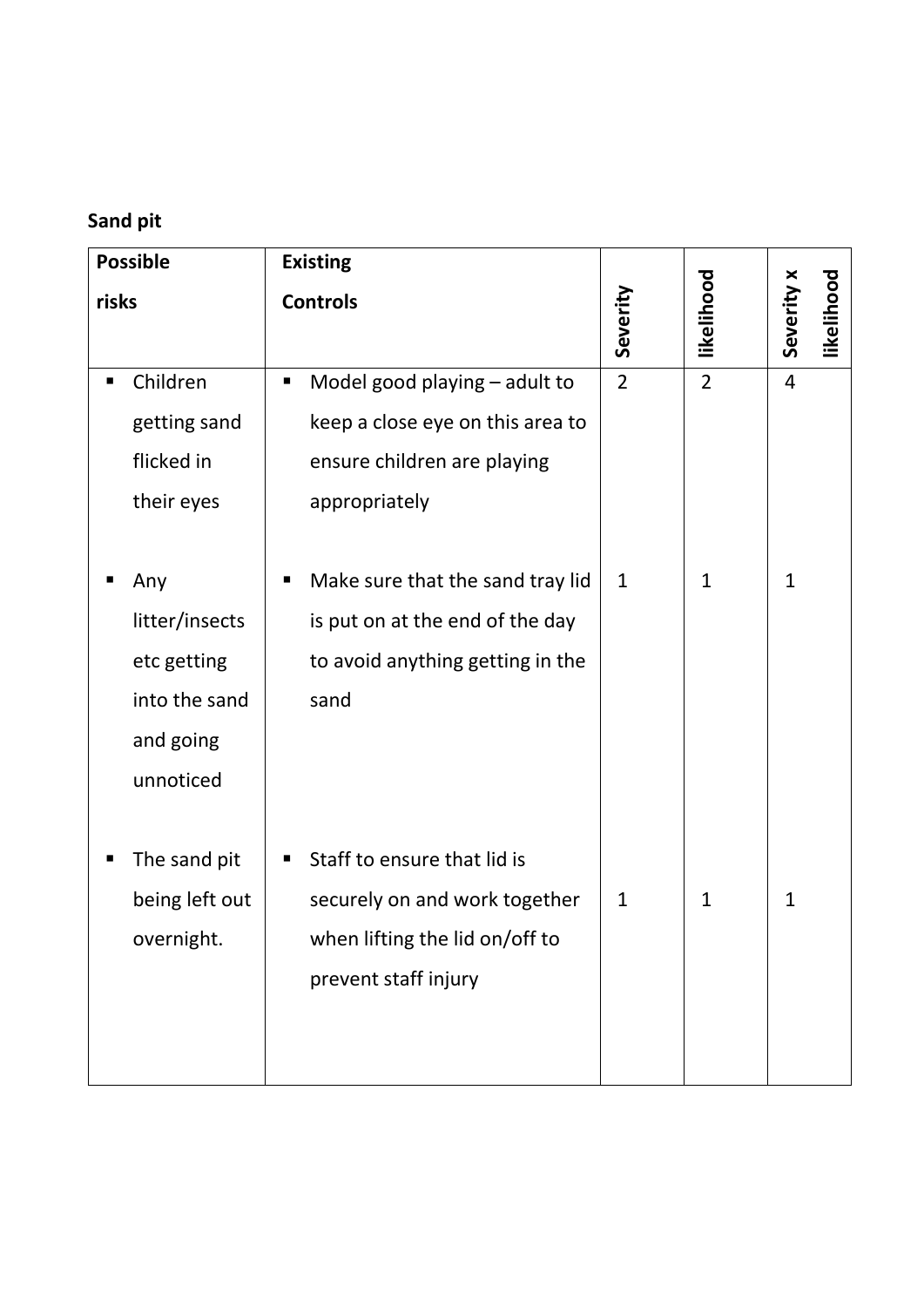# **Water tray**

|       | <b>Possible</b>                                                 |                | <b>Existing</b>                                                                                                   |              |                |                |            |
|-------|-----------------------------------------------------------------|----------------|-------------------------------------------------------------------------------------------------------------------|--------------|----------------|----------------|------------|
| risks |                                                                 |                | <b>Controls</b>                                                                                                   | Severity     | likelihood     | Severity x     | likelihood |
| ٠     | Children<br>getting water<br>in their eyes<br>Any               | $\blacksquare$ | Model good playing - adult to<br>keep a close eye on this area to<br>ensure children are playing<br>appropriately | $\mathbf{1}$ | $\overline{2}$ | $\overline{3}$ |            |
|       | litter/insects<br>etc getting<br>into the<br>water and<br>going | п              | Make sure that the water is<br>changed daily. Empty the tray<br>at the end of the day and store<br>inside.        | $\mathbf{1}$ | $\mathbf{1}$   | $\mathbf{1}$   |            |
|       | unnoticed<br>The tray<br>being left out<br>overnight            | п<br>п         | hose the tray down to clean.<br>Staff to work together when<br>moving the tray to prevent staff<br>injury         | $\mathbf{1}$ | $\mathbf{1}$   | $\mathbf{1}$   |            |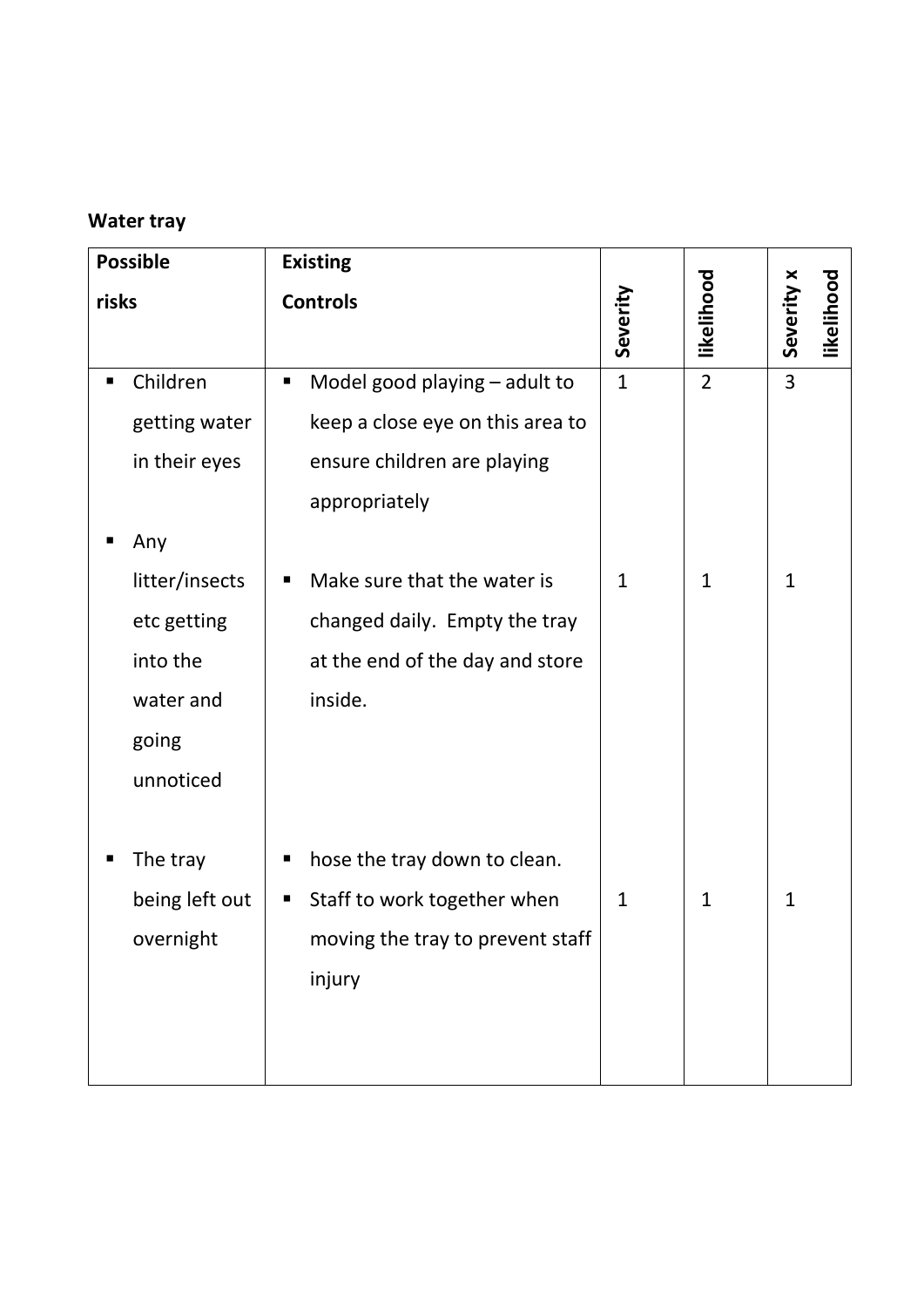## **Risk Assessment: Indoor Setting**

| <b>Potential Hazard</b>         | <b>Action</b>                      | <b>Action achieved</b> |
|---------------------------------|------------------------------------|------------------------|
| Rear exit door to the outside   | Walkie Talkies will be carried by  | This has been          |
| area can only be opened from    | a staff member outside and         | achieved.              |
| the inside.                     | manned by a staff member           |                        |
|                                 | inside to alert them when to       |                        |
|                                 | open the door.                     |                        |
| Gaps in the steps to the        | Bamboo fencing or netting could    |                        |
| outside area - Children could   | be attached to the stair rails to  |                        |
| fall through the gap.           | close the gap and prevent          |                        |
|                                 | falling.                           |                        |
| Slippery first step on rear     | Rubber anti-slip mat to be         |                        |
| stairway if wet/muddy.          | placed on the first step.          |                        |
| Children gaining access to the  | Child stair gate will be installed | This has been          |
| kitchen area,                   | to stop children accessing the     | installed.             |
|                                 | area.                              |                        |
| Bare pipework in the toilet     | Pipes will have foam lagging       | Lagging has            |
| block including hot water feed. | placed on them.                    | now been               |
|                                 |                                    | installed.             |
| Children gaining access to the  | The office door will be kept shut  | Always done.           |
| office.                         | at all times while children are    | All Staff aware.       |
|                                 | present in the setting.            |                        |
| Children gaining access to the  | The lock can be engaged from       | All staff aware.       |
| disabled toilet and engaging    | the outside and will be kept       |                        |
| the internal lock.              | locked during school hours.        |                        |
| Children getting their fingers  | Door guards will be placed on all  | <b>Finger guards</b>   |
| trapped in the doors.           | doors in the setting.              | now fitted.            |
| Front door could be opened by   | Children will not be allowed to    | The door               |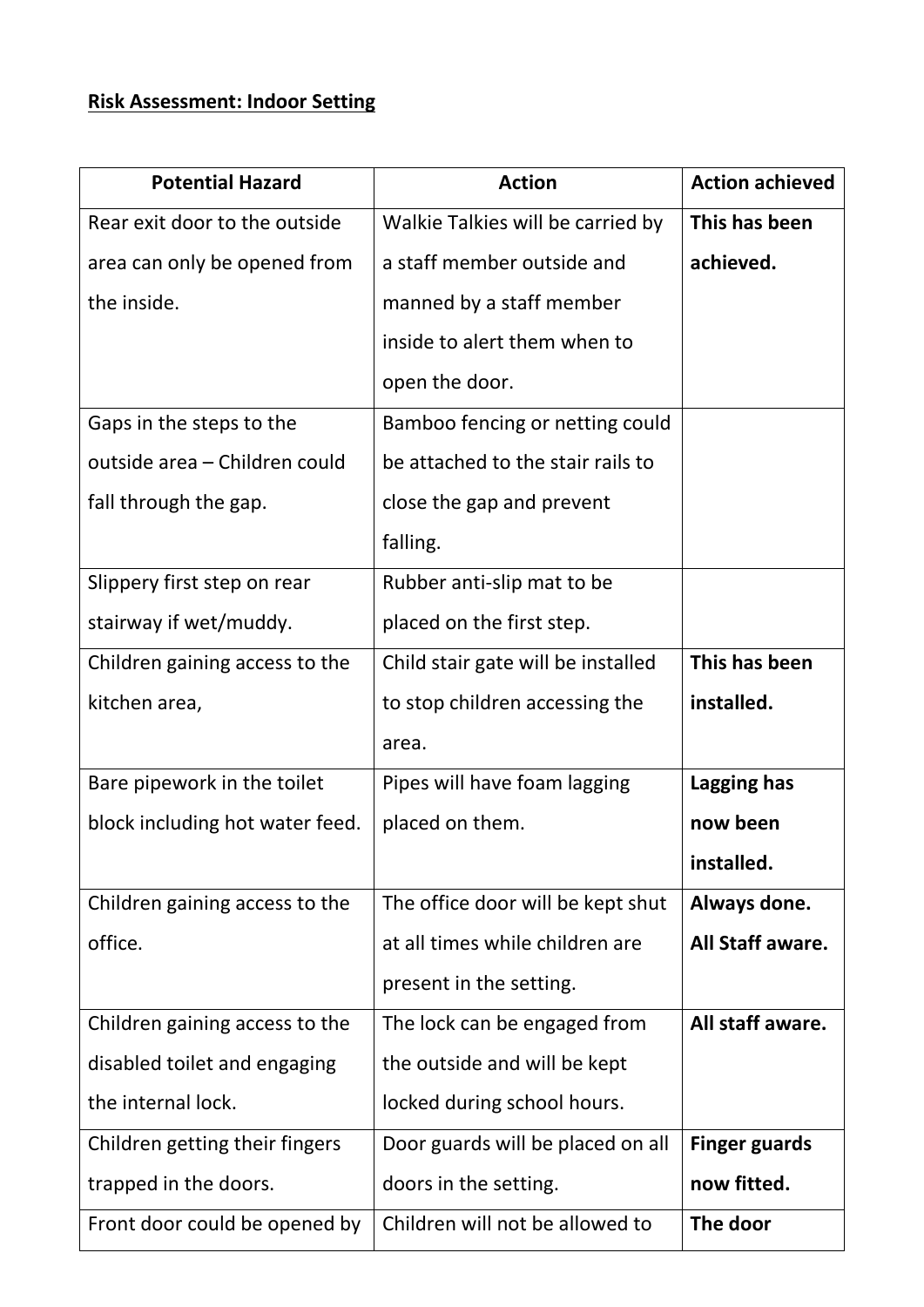| a child if the door release       | play in the entrance area and     | release has    |
|-----------------------------------|-----------------------------------|----------------|
| button is engaged.                | must be supervised at all times.  | been re-sited. |
|                                   | The door release button will also |                |
|                                   | be sited higher up the wall.      |                |
| Sharp edges on the sink could     | A rubber/foam corner guard will   |                |
| cause injury if a child falls and | be placed on the edge of the      |                |
| lands on the edge of the          | trough sink and another           |                |
| trough. Also the trough has a     | rubber/foam guard underneath.     |                |
| rough/sharp edge underneath       |                                   |                |
| the lip.                          |                                   |                |
| Cleaning products being           | All cleaning products will be     | All staff are  |
| accessed by children.             | locked in the rear cupboard.      | aware.         |
| Children gaining access to the    | This cupboard door is to be kept  | All staff are  |
| electrical intake cupboard.       | locked at all times.              | aware.         |

# **Risk Assessment: Outdoor Setting**

| <b>Potential Hazard</b>           | <b>Action</b>                  | <b>Action achieved</b> |
|-----------------------------------|--------------------------------|------------------------|
| Pipes sticking out of the wall at | Pipes will be cut back and     |                        |
| the rear of the building.         | capped.                        |                        |
| Brick debris present in the rear  | Debris to be removed by site   | Completed.             |
| nursery play area.                | manager.                       |                        |
| Tree branches are currently       | Trees to be cut back by tree   | Completed.             |
| low level.                        | surgeon.                       |                        |
| Air condition unit grills are     | Side and front of grill to be  |                        |
| small enough for children's       | covered by thick netting or    |                        |
| fingers to get stuck in.          | screening.                     |                        |
| During wet weather the grass      | Bark chippings to be placed in | Completed.             |
| area will be prone to mud and     | areas of high transit.         |                        |